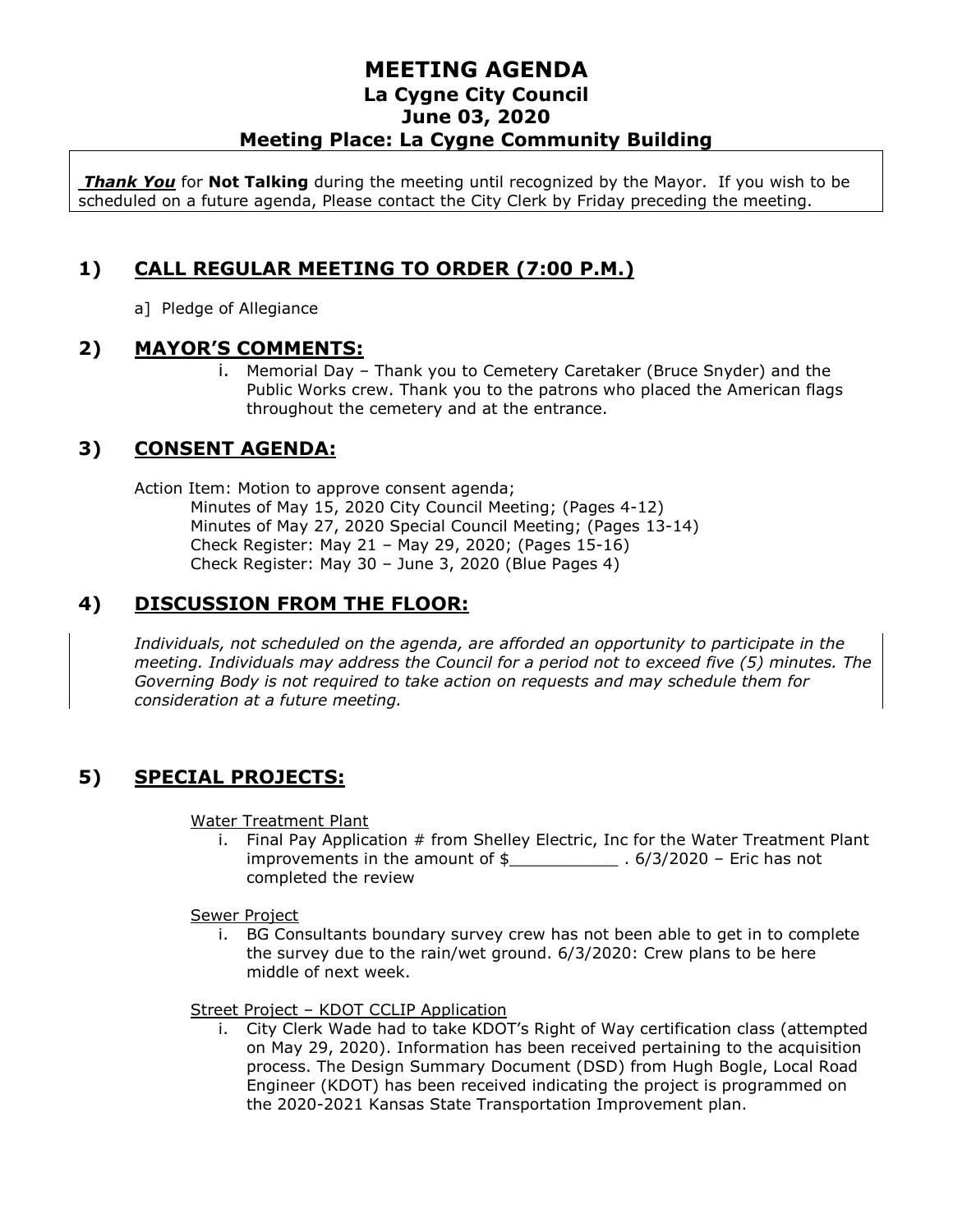### **MEETING AGENDA La Cygne City Council June 03, 2020 Meeting Place: La Cygne Community Building**

### **6) REPORTS OF CITY OFFICERS:**

- $\checkmark$  City Attorney Burton Harding
- $\checkmark$  Police Chief & Codes Officer Tina Fenoughty (Blue Pages 5)
- $\checkmark$  Public Works Department Dan Nasalroad (Blue Pages 6)
- $\checkmark$  Fire Chief Dan Nasalroad
- $\checkmark$  City Clerk Jodi Wade (Blue Pages 7)

# **7) REPORTS OF COUNCIL COMMITTEES:**

- a] Water & Gas---------------------------------------Danny Curtis -------
	- $\checkmark$  Clerks are still working on preparing the draft for ordinance. PWS Nasalroad revised a section pertaining to yardlines/installation. (Tabled until June 17 meeting)
- b] Street ---------------------------------------------James Thies ------- Jerome Mitzner  $\checkmark$  Comments or suggestions regarding the RFP for Stormwater Master Plan.
- 
- c] Sewer----------------------------------------------James Thies ------- Thomas Capp  $\checkmark$  Review new sewer rate to start August 1, 2020 and letter to patrons. Consider a date
	- for a town hall meeting to explain the project and rate increase to the community. If rate is approved, the sewer section in the codes book will be reviewed in preparation for an ordinance. (Pages 26-31) (Packet at Table)

*Action needed: Motion to approve the new rate*

- d] Park------------------------------------------------Danny Curtis ------- Thomas Capp
	- $\checkmark$  La Cygne Community Park board is meeting on June 15 to discuss Blast in the Park and determine guidelines for the park operation this summer.
- e] Cemetery------------------------------------------Danny Curtis ------- Thomas Capp
	- $\checkmark$  Committee, Mayor, PWS Nasalroad, and CC Wade met on Monday, June 1 to review information regarding the finances and regulations for the cemetery. (Pages 17-25) (Packet at the Table).
- f] Public Safety---------------------------------------Jerome Mitzner------
- g] Community Building------------------------------ Danny Curtis ------ James Thies
	- $\checkmark$  PBC (Public Building Commission) is putting together a draft survey for the Council to review at the June 17<sup>th</sup> meeting.
- h] Employee Relations & Training-------------------Jerome Mitzner ------
	- $\checkmark$  KORA/KOMA training dates have not been received yet from Jeff Deane.
	- $\checkmark$  CC Wade has reached out to Pleasanton and Mound City regarding a Customer Service training workshop. CC Wade is checking with Paula Downs who does the Customer Service presentations for the Clerk Municipal Training Institute and Scot Loyd who does "Ethics in Work and Everyday Life" presentations.

#### **8) SPECIAL COMMITTEE REPORTS:**

- a] Emergency Management
- b] Swanfest Committee
- c] Planning & Zoning Commission